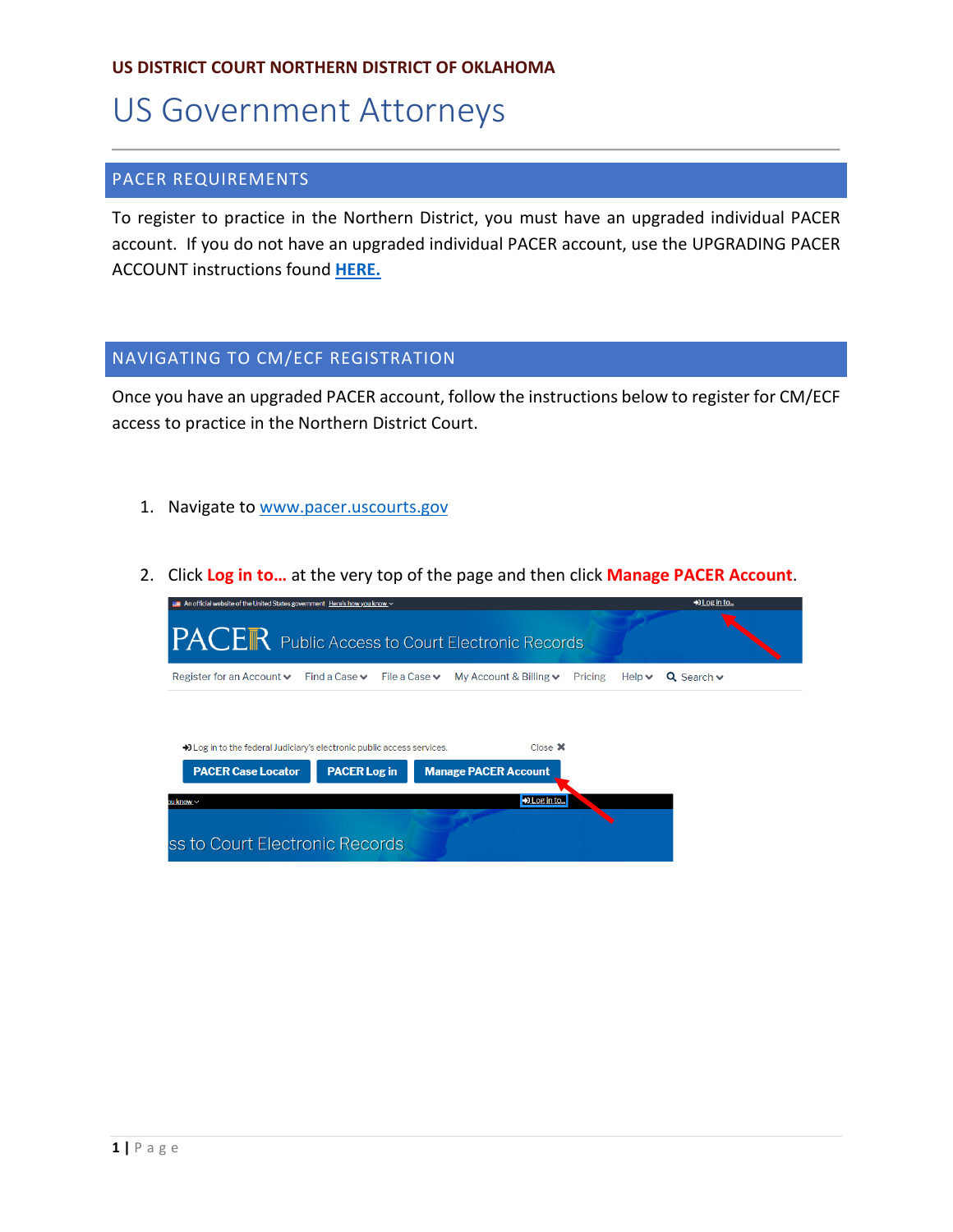# US Government Attorneys

3. Login with your upgraded individual **PACER** account username and password.

| Login                                              |                                                                                                                                                                                                        |
|----------------------------------------------------|--------------------------------------------------------------------------------------------------------------------------------------------------------------------------------------------------------|
| * Required Information<br>Username *<br>Password * |                                                                                                                                                                                                        |
|                                                    | Cancel<br>Login<br>Clear<br>Need an Account?   Forgot Your Password?   Forgot Username?                                                                                                                |
| attempts are logged.                               | NOTICE: This is a restricted government website for official PACER use only. Unauthorized entry is<br>prohibited and subject to prosecution under Title 18 of the U.S. Code. All activities and access |

4. Click on the **Maintenance** tab and select **Attorney Admission/e-file Registration**



5. Select US District Courts then Oklahoma Northern District Court from the drop-down menus and click **NEXT**

| * Required Information | IN WHAT COURT DO YOU WANT TO PRACTICE?                                                                                                                                                                                                            |
|------------------------|---------------------------------------------------------------------------------------------------------------------------------------------------------------------------------------------------------------------------------------------------|
| Court Type *           | <b>U.S. District Courts</b>                                                                                                                                                                                                                       |
| Court <sup>*</sup>     | Oklahoma Northern District Court (test) - NextG                                                                                                                                                                                                   |
|                        | Note: Centralized attorney admissions and e-file registration are currently not available for all courts. If you do not see a court<br>listed, please visit that court's website. For a listing of all court websites visit the Court Links Page. |
|                        | <b>Next</b><br>Cancel<br><b>Reset</b>                                                                                                                                                                                                             |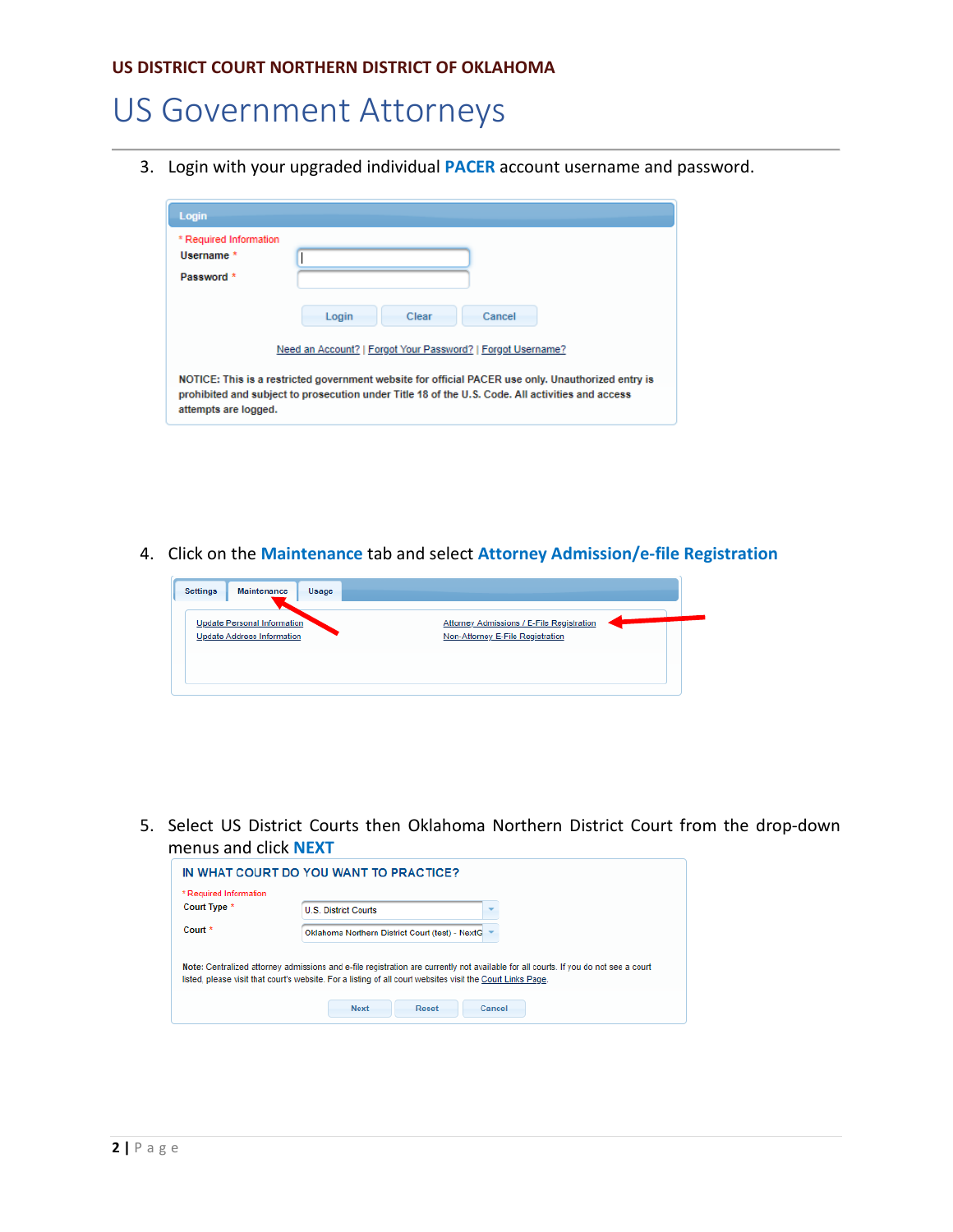## US Government Attorneys

### 6. Select **FEDERAL ATTORNEY**

| <b>Attorney Admissions and E-File</b><br><b>E-File Registration Only</b><br><b>Pro Hac Vice</b><br><b>Multi-District Litigation</b><br><b>Federal Attorney</b> | WHAT WOULD YOU LIKE TO APPLY/REGISTER FOR? |  |  |
|----------------------------------------------------------------------------------------------------------------------------------------------------------------|--------------------------------------------|--|--|
|                                                                                                                                                                |                                            |  |  |
|                                                                                                                                                                |                                            |  |  |
|                                                                                                                                                                |                                            |  |  |
|                                                                                                                                                                |                                            |  |  |
|                                                                                                                                                                |                                            |  |  |

## E-FILE REGISTRATION

Complete the personal information on the E-File Registration Screen. **Make sure to specify the Federal Agency** in the **Firm/Office** field or **Unit/Department** field in the address section and click **NEXT.** Note that HTML is the preferred Email Format.

| <b>Delivery Method and Formatting</b>                                           |                                      |  |  |  |
|---------------------------------------------------------------------------------|--------------------------------------|--|--|--|
| Use a different email. Checking this will clear the primary email fields below. |                                      |  |  |  |
| Primary Email *                                                                 | oknduscourts+atty58@gmail.com        |  |  |  |
| <b>Confirm Primary Email *</b>                                                  | oknduscourts+atty58@gmail.com        |  |  |  |
| <b>Email Frequency *</b>                                                        | At The Time of Filing (One Email per |  |  |  |
| <b>Email Format *</b>                                                           | <b>HTML</b>                          |  |  |  |

### PAYMENT INFORMATION

Set default payment information, if desired (not required). Click **NEXT**.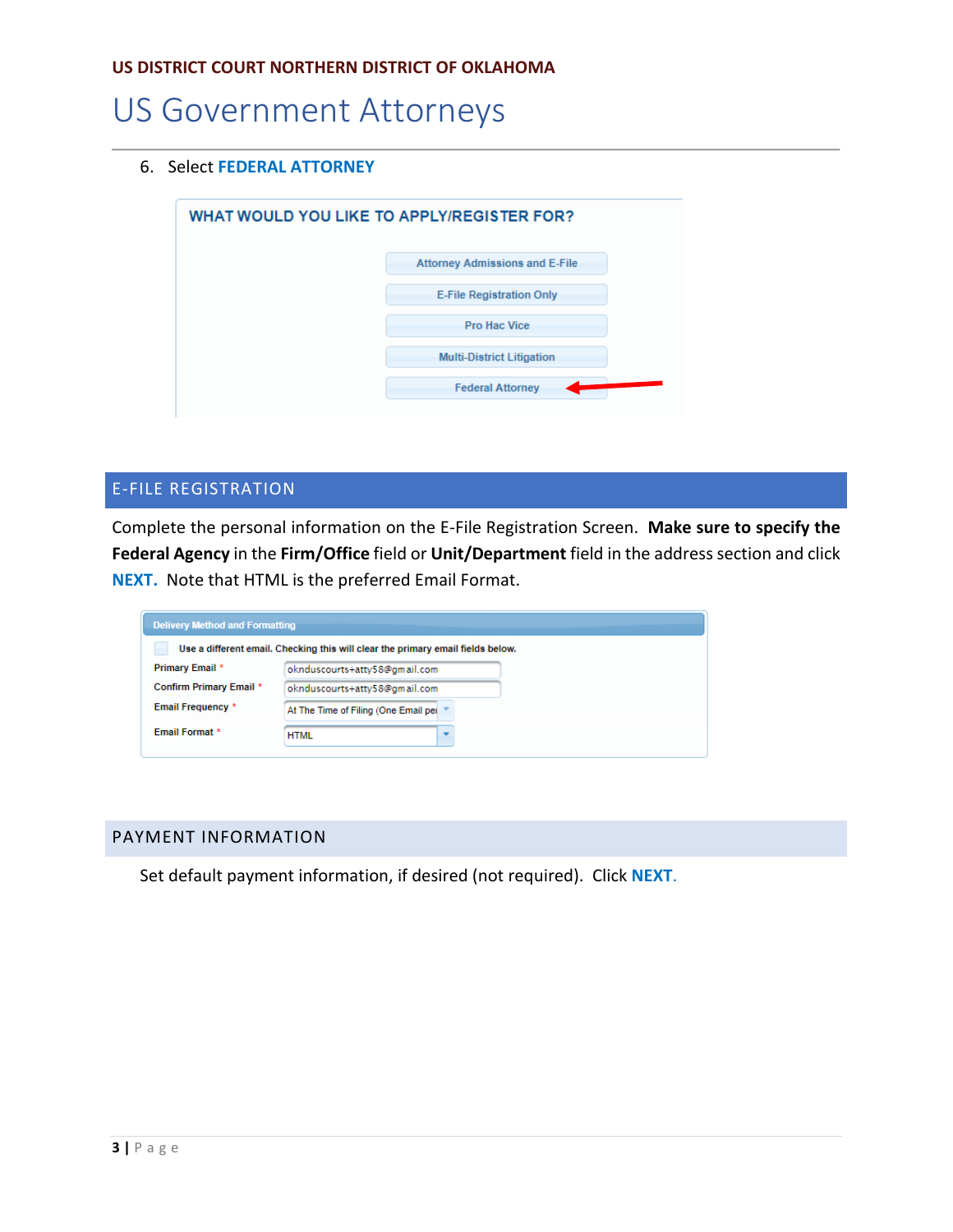### **US DISTRICT COURT NORTHERN DISTRICT OF OKLAHOMA**

# US Government Attorneys

|                                                           | NOTE: Not all courts accept ACH payments. If the court to which you are making a payment does not accept ACH,                   |
|-----------------------------------------------------------|---------------------------------------------------------------------------------------------------------------------------------|
| not accept ACH payments for PACER (case search) fees.     | then ACH payments will not be available as an option during payment. In addition, the PACER Service Center does                 |
| PACER Fee Payment option under the Payments tab.          | This section is optional. If you do not enter payment information here, you may do so later by selecting the Make One-Time      |
| payment methods.                                          | Select your method of payment from the Add Credit Card and Add ACH Payment options below. You may store up to three             |
| the card as a default, click the Turn off link.           | To designate a card as the default for e-filling or admissions fees, click the Set default link in the box(es) below. To remove |
|                                                           |                                                                                                                                 |
| <i><b>VISA</b></i>                                        | <b>Add Credit Card</b>                                                                                                          |
| <b>Autobill PACER fees</b><br>E-filing fees default       | <b>Add ACH Payment</b>                                                                                                          |
| Admissions fees default                                   |                                                                                                                                 |
|                                                           |                                                                                                                                 |
| XXXXXXXXXXXX4747<br>01/2038<br><b>Test Attorney</b>       |                                                                                                                                 |
|                                                           |                                                                                                                                 |
| 12345 W 5th Street<br>Tulsa, OK<br>74102<br><b>Update</b> |                                                                                                                                 |

## E-FILING TERMS OF USE

Review the Attorney E-Filing Terms and Conditions and click the boxes acknowledging review and agreement. And click **SUBMIT**.

| Click here to download a printable version of the Attorney E-filing Terms and Conditions<br>Click here to acknowledge that you have read and agree to the terms and conditions above, and this constitutes<br>your signature for registration. *                                     |  |  |  |  |  |
|--------------------------------------------------------------------------------------------------------------------------------------------------------------------------------------------------------------------------------------------------------------------------------------|--|--|--|--|--|
| Click here to acknowledge that you have read and agree to the local requirements for the court in which you are<br>registering. Click here to view local Court Policies and Procedures. *                                                                                            |  |  |  |  |  |
|                                                                                                                                                                                                                                                                                      |  |  |  |  |  |
| Your e-file registration will be processed by the selected court. You will receive an email notification from the selected court<br>regarding the status of your admissions and registration as well as any additional information or instructions at the email address<br>provided. |  |  |  |  |  |
| Note: We protect the security of your information during transmission using Secure Sockets Layer (SSL) software, which<br>encrypts information you submit.                                                                                                                           |  |  |  |  |  |
| <b>Submit</b><br><b>Back</b><br>Reset<br>Cancel                                                                                                                                                                                                                                      |  |  |  |  |  |